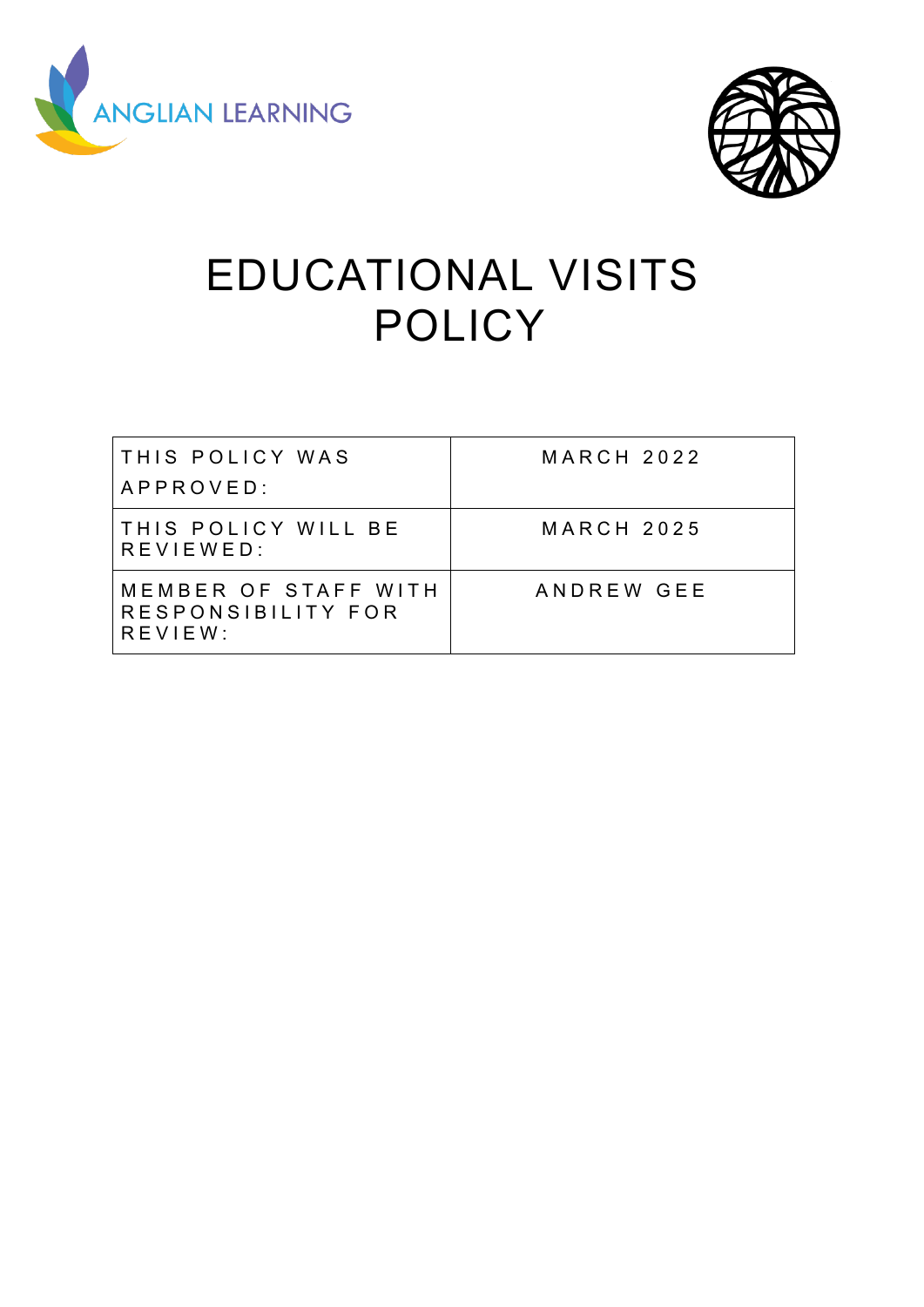### Policy for the Management of Educational Visits and Activities

### **This policy has been informed by national guidance recommendations and reflects the model policy provided by the Cambridgeshire County Council Outdoor Education Advisory Service. The guidance for visits website is [www.oeapng.info](http://www.oeapng.info/) This site can be found via Evolve.**

It is a legal expectation that employees **must** work within the requirements their employer's guidance; therefore **Bottisham Village College** employees must follow the requirements of national guidance, as well as the requirements of this Policy Statement.

**Bottisham Village College** employees should also follow NG recommendations.

Where a **Bottisham Village College** employee commissions activity, they must ensure that such commissioned agent has systems and procedures in place where the standards are not less than those required by national guidance.

### **Contents**

- 1. Scope and Remit
- 2. Ensuring Understanding of Basic Requirements
- 3. Role-specific Requirements and Recommendations
- 4. Good Practice Requirements
- 5. Risk management
- 6. Approval and Notification of Activities and Visits
- 7. Planning and Monitoring
- 8. Charges for Off-site Activities and Visits
- 9. Vetting Checks
- 10. Requirement to Ensure Effective Supervision
- 11. Preliminary Visits and Provider assurances
- 12. Insurance for Off-site Activities and visits
- 13. Transport
- 14. Emergency Planning and Critical Incident Support
- Appendix 1 How to organise an educational trip, visit, activity: summary
- Appendix 2 Emergencies on educational visits and trips
- Appendix 3 Risk Assessment record
- Appendix 4 Staff medical questionnaire
- Appendix 5 Student medical questionnaire
- Appendix 6 Student Code of Conduct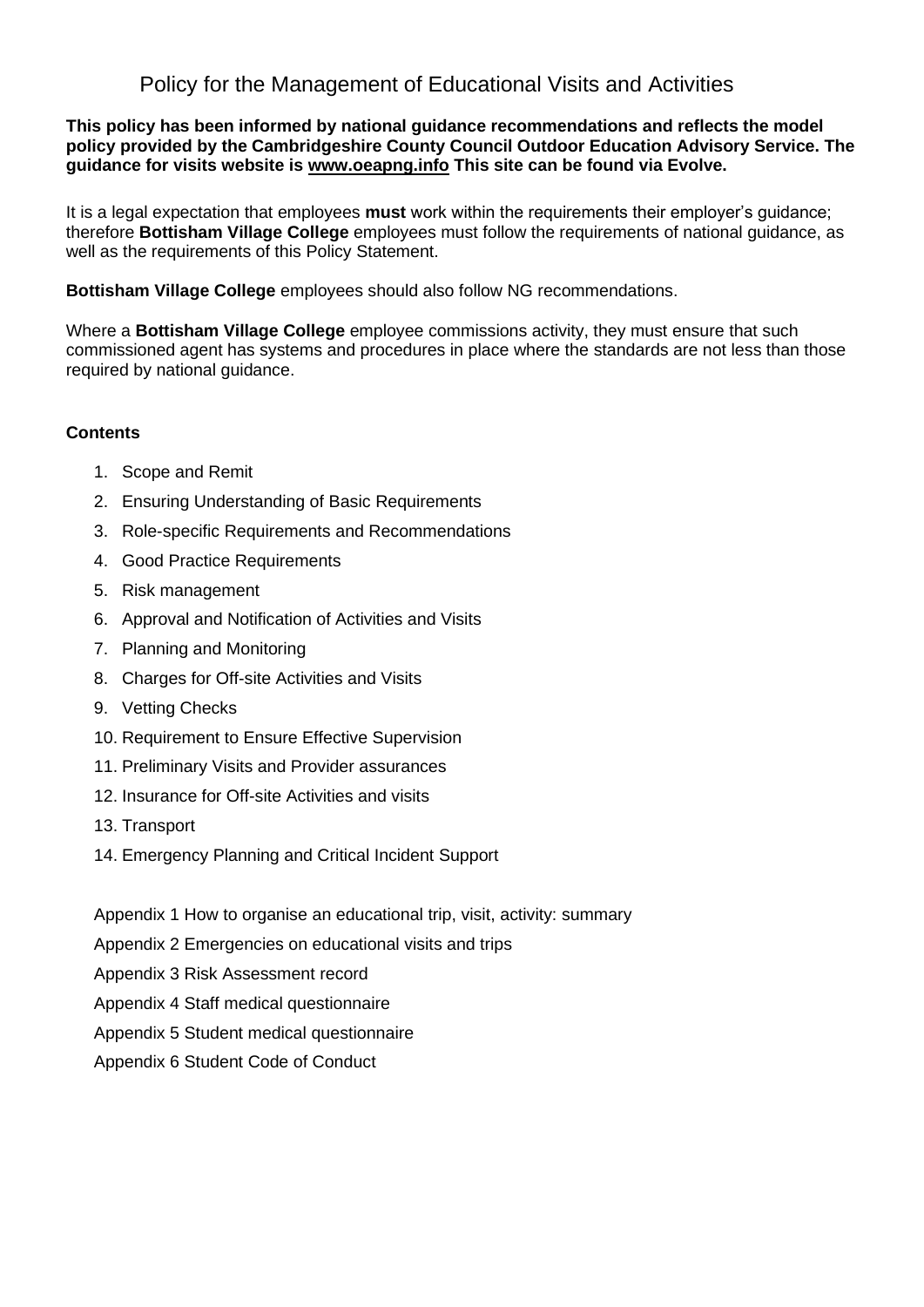### **1. Scope and Remit**

This guidance applies to employees whose work involves any one of the following:

- direct supervision of young people undertaking experiences beyond the boundary of their normal operational base;
- direct supervision of young people undertaking experiences that fall within the remit of educational visits and learning outside the classroom;
- facilitating experiences for young people undertaking experiences beyond the boundary of their normal operational base;
- deploying staff who will supervise or facilitate experiences of or for young people undertaking experiences beyond the boundary of their normal operational base;

This applies regardless of whether or not the activities take place within or outside of normal working hours, including weekends and holiday periods.

This policy relates to the following Bottisham Village College policies: Charging and Remissions, Safeguarding and Child Protection, Health and Safety, Equality

### **2. Ensuring Understanding of Basic Requirements**

As an employer, **Bottisham Village College** is required to ensure that its employees are provided with

- appropriate guidance relating to visits and learning outside the classroom activity;
- employer-led training courses to support the guidance to ensure that it is understood;
- suitable systems and processes to ensure that those trained are kept updated;
- access to advice, support and further training from an appointed adviser that has proven expertise and professional understanding of the guidance, the training and expectations set by current good practice.

### **3. Role-specific Requirements and Recommendations**

National Guidance sets out clear and detailed responsibilities and functions of specific roles that relate to roles to be found within the leadership and management structures of **Bottisham Village College** These are:

- 1. the Governing Body
- 2. Principal
- 3. EVC
- 4. Visit or activity leader
- 5. Assistant visit or activity leader
- 6. Adult helper

The Principal will be responsible for reporting to governors on the effectiveness of this policy and also for informing governors of any residential, overseas or high risk activities the school is undertaking or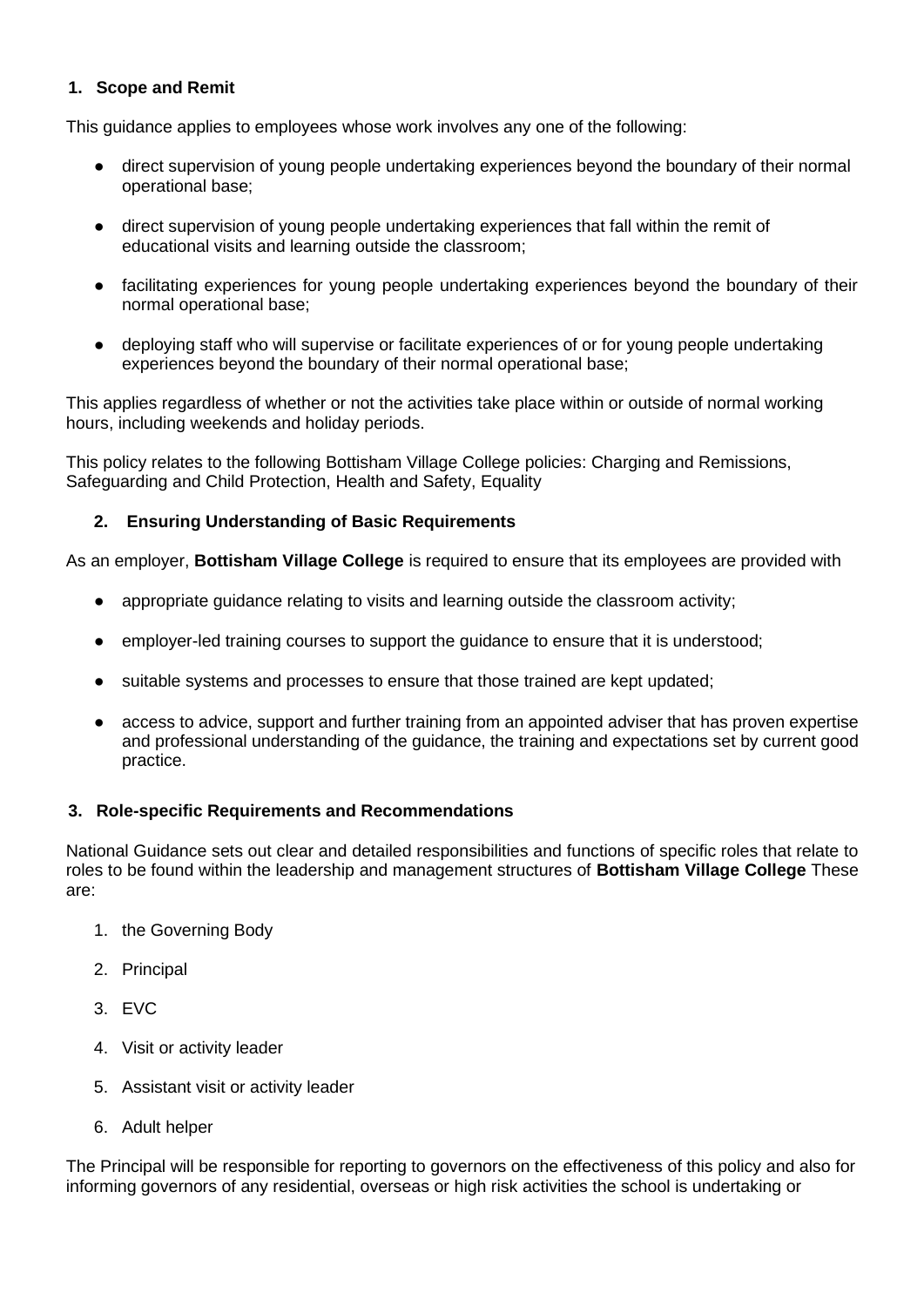considering. She will investigate any complaints regarding educational visits from parents/carers, staff or students and/or ask the EVC to do this. The Principal will review the visits policy and guidelines every three years with the governing body.

The educational visit coordinator (EVC) is a member of the college leadership team, nominated by the Principal to ensure that Bottisham Village College complies with the national guidance. The EVC is subject to training with Cambridgeshire County Council Outdoor Education Advisory Service, including periodic formal revalidation training. The EVC is appointed to co-ordinate visits and activities with the status to effect change and be the focus of good practice.

The visit or activity leader is a member of staff with relevant experience and for whom training, guidance, advice and support is made available. S/he is responsible for the safe conduct, supervision and, management of a specific group of students. The assistant visit or activity leader supports the leader and is capable of taking over their role, where necessary.

We ensure that all leaders and assistants have been assessed as competent to undertake such responsibilities as they have been assigned. Staff should maintain their training and qualifications (this can be recorded on their own profile within Evolve). For D of E leaders, there are clear established standards for leading expeditions, and these are published on Evolve.

An adult helper has an agreed role and is not a participant, or a visit or activity leader or assistant leader. S/he might be: an inexperienced member of staff, a parent, a training teacher, an apprentice.

The outdoor education adviser is an invaluable source of support and guidance, a point of reference for the EVC and visit leaders.

The Outdoor Education Adviser for the Academy is: Stephen Brown Contact Details: [stephen.brown@cambridgeshire.gov.uk](mailto:stephen.brown@cambridgeshire.gov.uk) Office phone. 01480 372677

### **4.Good Practice Requirements**

To be deemed competent, a **Bottisham Village College** Visit / Activity Leader, or Assistant Leader must be able to demonstrate *the ability to operate to the current standards of recognized good practice for that role*. All staff and helpers must be competent to carry out their defined roles and responsibilities.

National Guidance sets a clear standard to which **Bottisham Village College** leaders **must** work. The guidance states: "*a competent Visit /Activity Leader (or an Assistant Leader where they may take sole responsibility for a sub-group) requires:*

- *Knowledge and understanding of their employer's guidance supported by establishment-led training.*
- *Knowledge and understanding of establishment procedures supported by a structured induction process specified by the establishment.*
- *Knowledge and understanding of the staff, the activity, the group and the venue.*
- *Appropriate experience*
- *In some circumstances (e.g. first aid, adventurous activities) a formally accredited qualification."*

Staff participating in off-site activities and visits must be aware of the extent of their duty of care and should only be given such responsibilities as are in keeping with the above guidance. It is particularly important that careful consideration of competence issues is applied to both newly qualified and newly appointed staff. Original documents and certificates should be viewed, when verifying leader's qualifications, and not photocopies.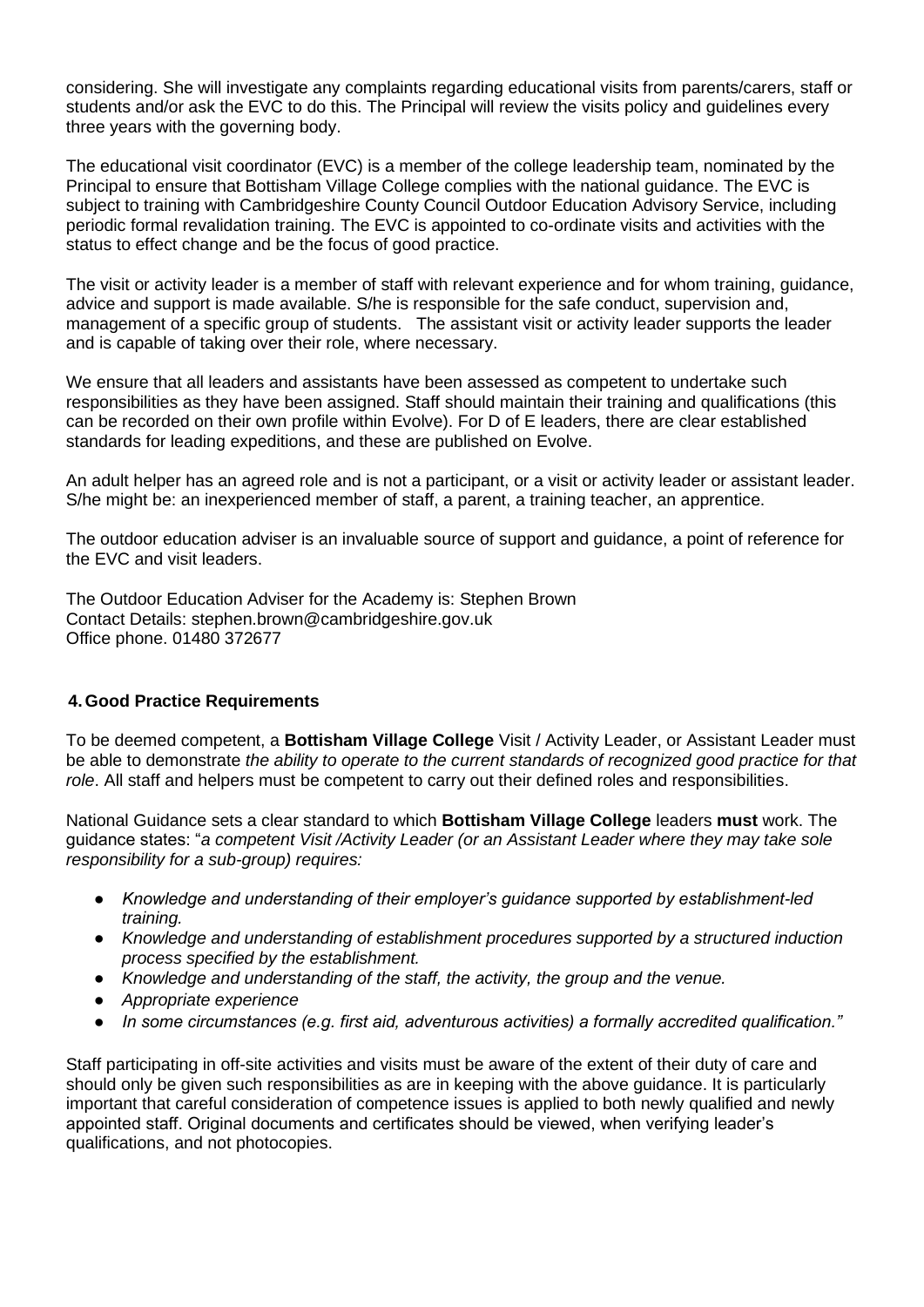Where a volunteer helper is a parent (or otherwise in a close relationship to of a young person taking part in the visit) they should be made aware of the potential for their relationship to compromise the visit leader's plans for group management. The visit leader should directly address this issue as part of the risk-benefit assessment.

### **5. Risk Management**

As an employer, **Bottisham Village College** has a legal duty to ensure that risks are managed requiring them to be reduced to an "acceptable" or "tolerable" level. This requires that proportional (suitable and sufficient) risk management systems are in place. At **Bottisham Village College**, we ensure that relevant support, training and resources are available to this end.

The risk management of an activity is informed by the benefits to be gained from participating. We believe that it is important that young people are exposed to well-managed risks so that they learn how to manage risk for themselves.

The starting point for any risk assessment is to consider the benefits and learning outcomes of the activity in question. This appreciation of the benefits to be gained through participating provides objectivity to a decision that any residual risk (i.e. the risk remaining after control measures have been put in place) is "acceptable".

There is no legal requirement to produce a risk assessment in a particular format; but there is a legal requirement for the process to be recorded and for suitable and sufficient control measures to be identified for any significant risks i.e. those that may cause serious harm to an individual, or harm several people.

### **6. Approval and Notification of Activities and Visits**

Bottisham Village College uses an online system for notification and approval called Evolve. It is a requirement that Bottisham Village College use the Evolve system; for further advice and help using the system, the establishment should contact the outdoor education adviser (see section 3 above)

All visits are the responsibility for Bottisham Village College to approve. The Outdoor Education Adviser will review the approved plans for Abroad and Adventure visits, and add a third level approval, confirming that the visit meets the standards expected for planning and appropriate standards for the visit. This runs via the current set up in Evolve. This will include D of E expeditions.

### **7. Inclusion**

At Bottisham Village College, every effort is made to ensure that outdoor learning activities and visits are available and accessible to all, irrespective of special educational or medical needs, ethnic origin, gender or religion. If a visit needs to cater for young people with special needs, every *reasonable* effort will be made to find a venue that is both suitable and accessible and that enables the whole group to participate fully and be actively involved.

We take all *reasonably practicable* measures to include all young people. We aim to promote and address the principles of inclusion for all visits and learning outside the classroom thus ensuring an aspiration towards:

- an entitlement to participate
- accessibility through direct or realistic adaptation or modification
- integration through participation with peers

∙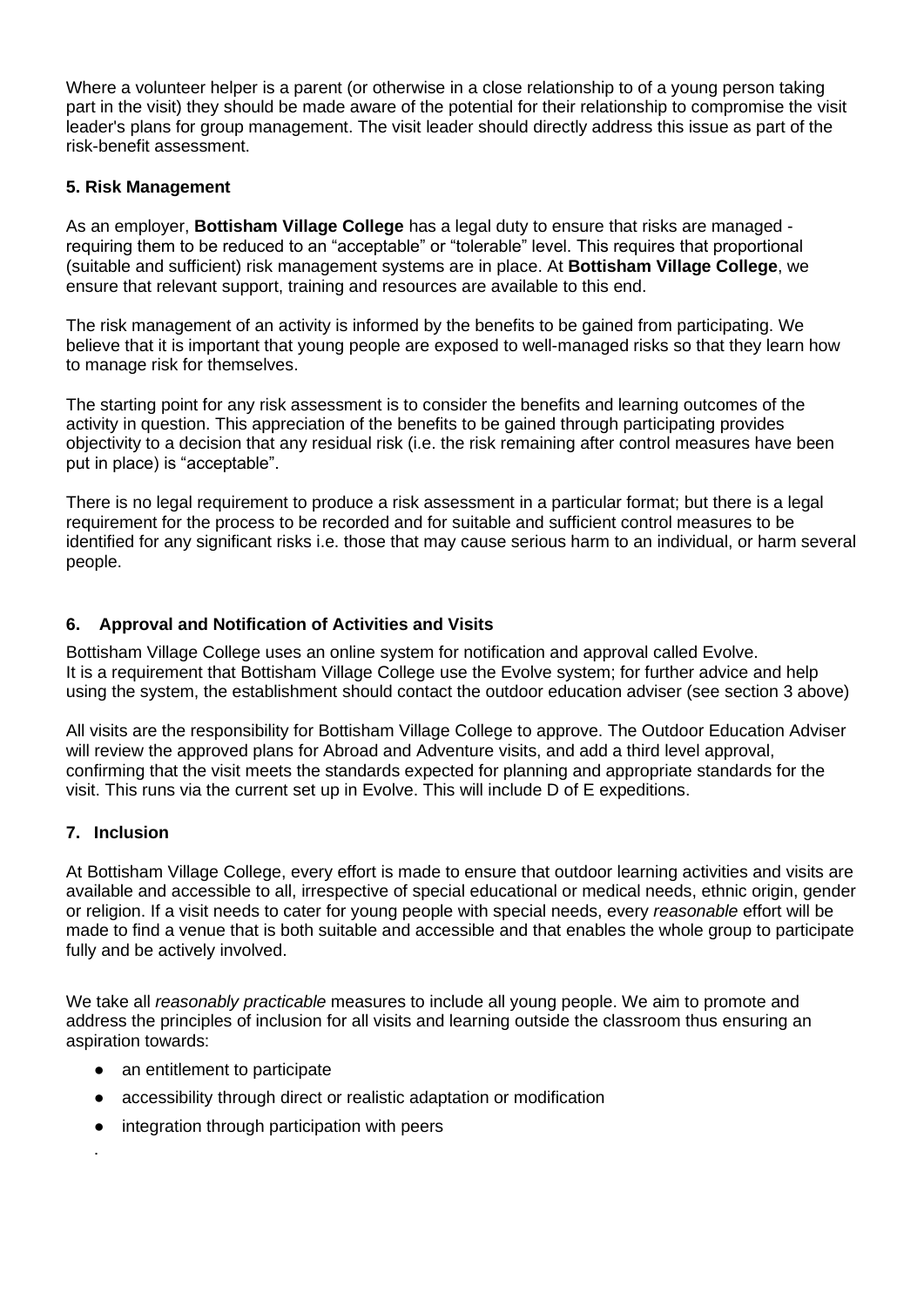We are aware of the extent to which inclusion is or is not a legal issue. Under the Equality Act 2010, (previously the Disability Discrimination Act 1995), it is unlawful:

- to treat a disabled young person less favorably;
- to fail to take reasonable steps to ensure that disabled persons are not paced at a substantial disadvantage without justification.

Our practice for the allocation of places reflects our inclusive ethos and we ensure that students and parents understand this practice and the rationale behind it.

- If the number of students applying for a visit does not exceed the number of places available, each applying student will normally be offered a place.
- If a trip is oversubscribed, places will be allocated randomly by draw, subject to the process and priority outlined in the paragraph below. It will be the responsibility of the trips officer to organise this process, which will be transparent. Unsuccessful students are offered the opportunity to remain on the reserve list from which students are drawn should further places become available. Parents and students are always informed of the outcome of the allocation process.
- The college is committed to enabling PP, SEND and vulnerable students to participate in trips and extracurricular activities. To this end, such students will be given preferential treatment in the draw in the following way: if the trip is oversubscribed then the proportion of PP, SEND and vulnerable students on the trip will be as close as possible to the proportion of such students in the relevant year group as a whole. If necessary, there will be two draws: one of PP, SEND and vulnerable students, and one of all other students. If the oversubscribed trip is open to more than one year group, then the proportion of PP, SEND and vulnerable students on the trip should be as close as possible to the proportion of such students in the college as a whole.
- If the visit leader has a serious concern about taking a particular student, then the issue must be discussed with the CLT line manager and referred to the Principal before the list of students on the visit is allocated or published. There will be a negotiated outcome; for example, the student is given a conditional place on the visit, linked to a contract of behaviour in the period leading up to the visit. Ultimately, any decision not to offer a place, lies only with the Principal. In all cases, the student and his/her parents/carers will be informed about the reasons for the action taken.

### **8. Planning and Monitoring**

Planning should reflect the consideration of legal and good practice requirements, ensuring:

- The plan is based on establishment procedures and national guidance.
- All staff (including any adult volunteer helpers) and the young people to be involved, have a clear understanding of their roles and responsibilities, including their role in the risk management process.
- Those in a position of parental authority have been fully informed and, where appropriate, formal consents have been obtained.
- Proportionate assurances have been obtained from any providers (making full use of national schemes that accredit that assurances have already been obtained by credible inspection regimes).
- $\bullet$  Designated emergency contact(s) have been identified that will work on a 24/7 basis where required.
- All details of the activity provision are accessible to the emergency contact throughout the period of the activity.

It is strongly recommended that at a very early stage of the planning process, the provisional staffing team carry out an exercise in order to identify the benefits and learning outcomes that the activity (or range of activities) might achieve. If the outcomes are to be evaluated with any rigor (an Ofsted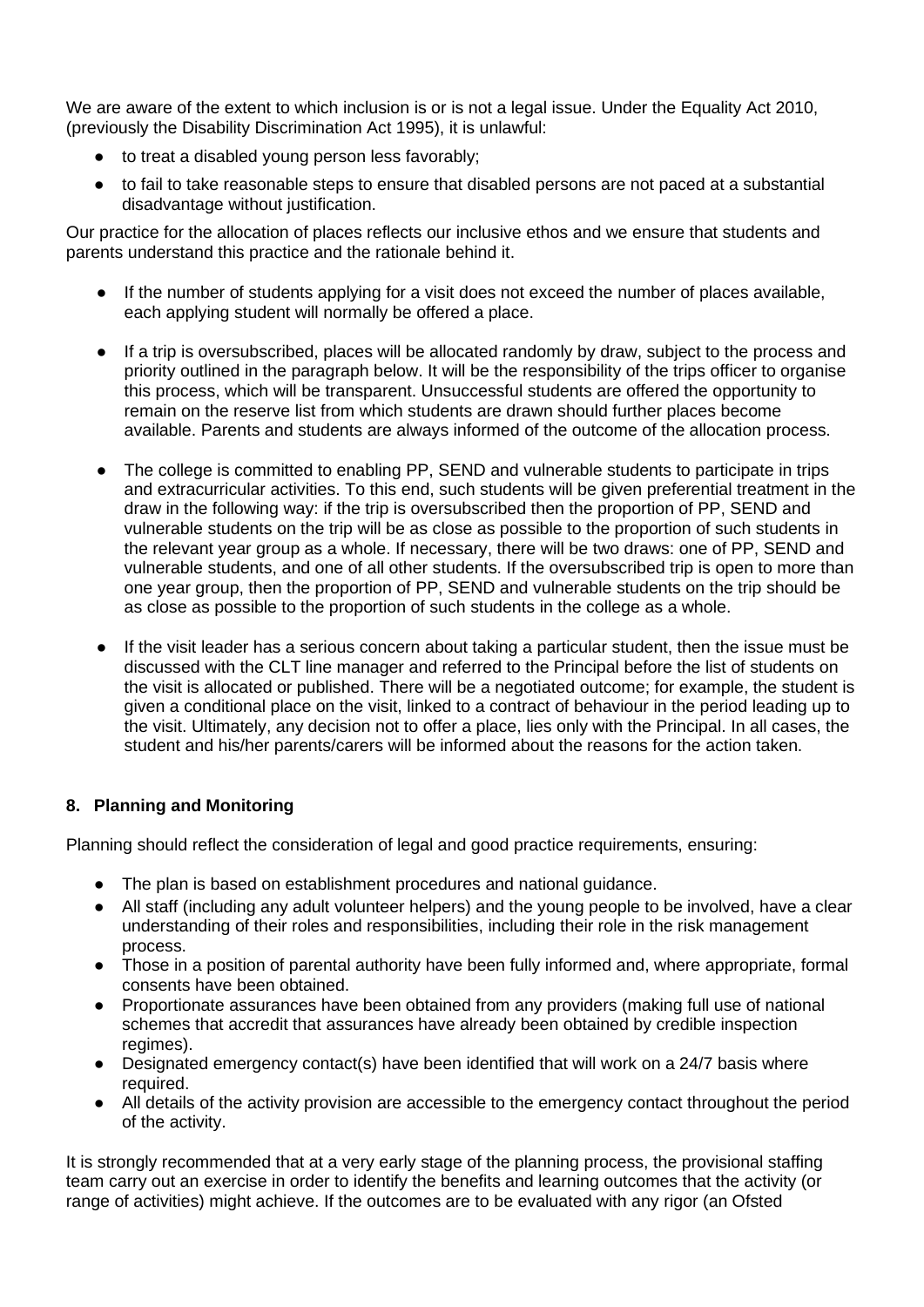expectation), then it will be essential that these outcomes are prioritised, and appropriately targeted. A record of these outcomes will help keep the plan focused and provide objectivity in the risk management process.

When an activity is part of a planned curriculum in normal curriculum time and no parental contributions are requested, then a formal consent is not necessary. However, in the spirit of working in partnership with parents and carers, we ensure that those in a position of parental responsibility are fully informed.The degree of complexity of a particular plan or policy (along with its supporting procedures) will need to reflect the nature and complexity of several variables that can impact on any given activity. These variables can be remembered as "**SAGED"** as explained below.

- **S**taffing requirements trained? experienced? competent? ratios?
- **A**ctivity characteristics specialist? insurance issues? licensable?
- **G**roup characteristics prior experience? ability? behaviour? special and medical needs?
- **E**nvironmental conditions like last time? impact of weather? water levels?
- **Distance from support mechanisms in place at the home base transport? residential?**

As an employer, **Bottisham Village College** ensures that there is sample monitoring of the visits and learning outside the classroom activities undertaken by its staff. There is a clear expectation that the monitoring function is a delegated task, principally carried out through systems put in place by the EVC.

### **9. Charges for Off-site Activities and Visits**

**All relevant staff at Bottisham Village College** must take account of the legal framework relating to charging, voluntary contributions and remissions as set out in sections 449 to 462 of the Education Act 1996. Refer to the relevant section of Bottisham Village College's charging policy.

### **10. Vetting Checks**

**Bottisham Village College** employees who work *frequently* or *intensively* with or have *regular access to*  young people or vulnerable adults, must undergo an enhanced DBS check as part of their recruitment process.

However, it must be clearly understood that a DBS check (or other vetting procedure) in itself, is no guarantee as to the suitability of an adult to work with any given group of young or vulnerable people.

The placement of an adult within a situation of professional trust (where young people could be vulnerable to physical or mental exploitation or grooming) should always be on the understanding that an overview based on a commonsense risk-benefit assessment process has been considered.

### **11. Requirement to Ensure Effective Supervision**

In general terms, the law does not prescribe activity-specific staffing ratios; but it does require that the level of supervision and group management is "effective".

Effective supervision should be determined by proper consideration of:

- Staff Competence
- Activity nature and location of the activity (including the type of activity, duration, skill levels involved)
- Group age (including the developmental age) of the group; ability of the group (including special learning needs, behavioural, medical and vulnerability characteristics etc);
- Environment nature and location of the activity (including the type of activity, duration, skill levels involved, as well as the time of year and prevailing conditions,
- Distance away from the base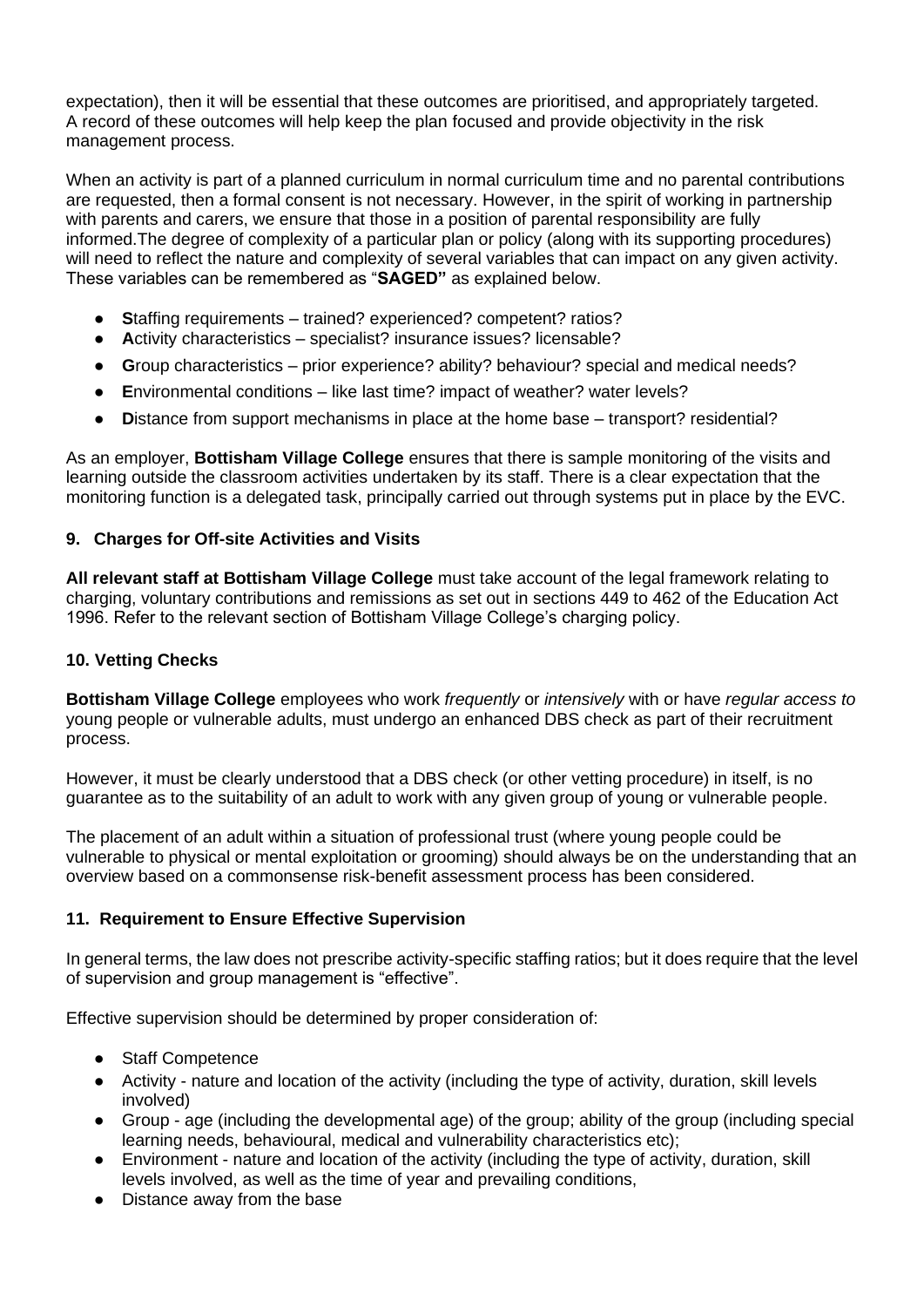### **12. Preliminary Visits and Provider Assurances**

All visits should be thoroughly researched to establish the suitability of the venue and to check that facilities and third-party provision will meet group expectations. Such information gathering is essential in assessing the requirements for effective supervision of young people. It is a vital dimension of risk management.

Wherever reasonably practicable, it is good practice to carry out a preliminary visit. A preliminary visit is a requirement where there is a high complexity factor, and the visit has not happened previously. Residentials, visits abroad, exchange visits and adventure activities, led by school staff all have aspects of complexity. Even where such activities are made regularly, risks should be re-assessed from time to time, with preliminary visits carried out to this end. It is the responsibility of the visit leader to carry out a preliminary visit.

If the visit is led and managed by a provider, then a variety of approaches can reduce the need to pre visit. It is good practice for visit leaders to take full advantage of the nationally accredited, provider assurance schemes that are now available.

### **13. Insurance for Off-site Activities and Visits**

Employer's liability Insurance is a statutory requirement and **Bottisham Village College** holds a policy that indemnifies it against all claims for compensation for bodily injury suffered by any person employed by it. This cover extends to those persons who are acting in a voluntary capacity as adult helpers. Bottisham Village College also holds public liability insurance, indemnifying it against all claims for compensation for bodily injury from persons not in its employ, as well as for the accidental loss of, or damage caused to, property. Employees (as agents of the employer) are indemnified against all such claims, as are adult helpers acting under the direction of the employer's staff. The indemnity covers activities such as off-site activities and visits organised by staff for which the employer is responsible.

Some level of Personal Accident Insurance is provided for all **Bottisham Village College** employees in the course of their employment, providing predetermined benefits in the event of an accident. **Bottisham Village College** has clarified the above with the insurers, including any circumstances requiring early notification of specialist activities to the insurer. The policy covers any trip of excursion not exceeding 31 days in duration (including exchange visits and work experience placements) approved by Bottisham Village College. This includes travel outside the school boundaries but excludes trips and excursions where insurance is provided as a part of the package price, or winter sports holidays and trips.

### **14. Transport**

Careful thought must be given to planning transport to support off-site activities and visits. Statistics demonstrate that it is much more dangerous to travel to an activity than to engage in it and all national and local regulatory requirements **must** be followed.

The level of supervision necessary should be considered as part of the risk management process when planning the journey, giving proper consideration to issues of driver-distraction when considering what supervision is required for the specific group of passengers being transported in a minibus.

The Visit Leader should ensure that coaches and buses are hired from a reputable company.

Transporting young people in private cars requires careful consideration. Where this occurs, there should be recorded procedures.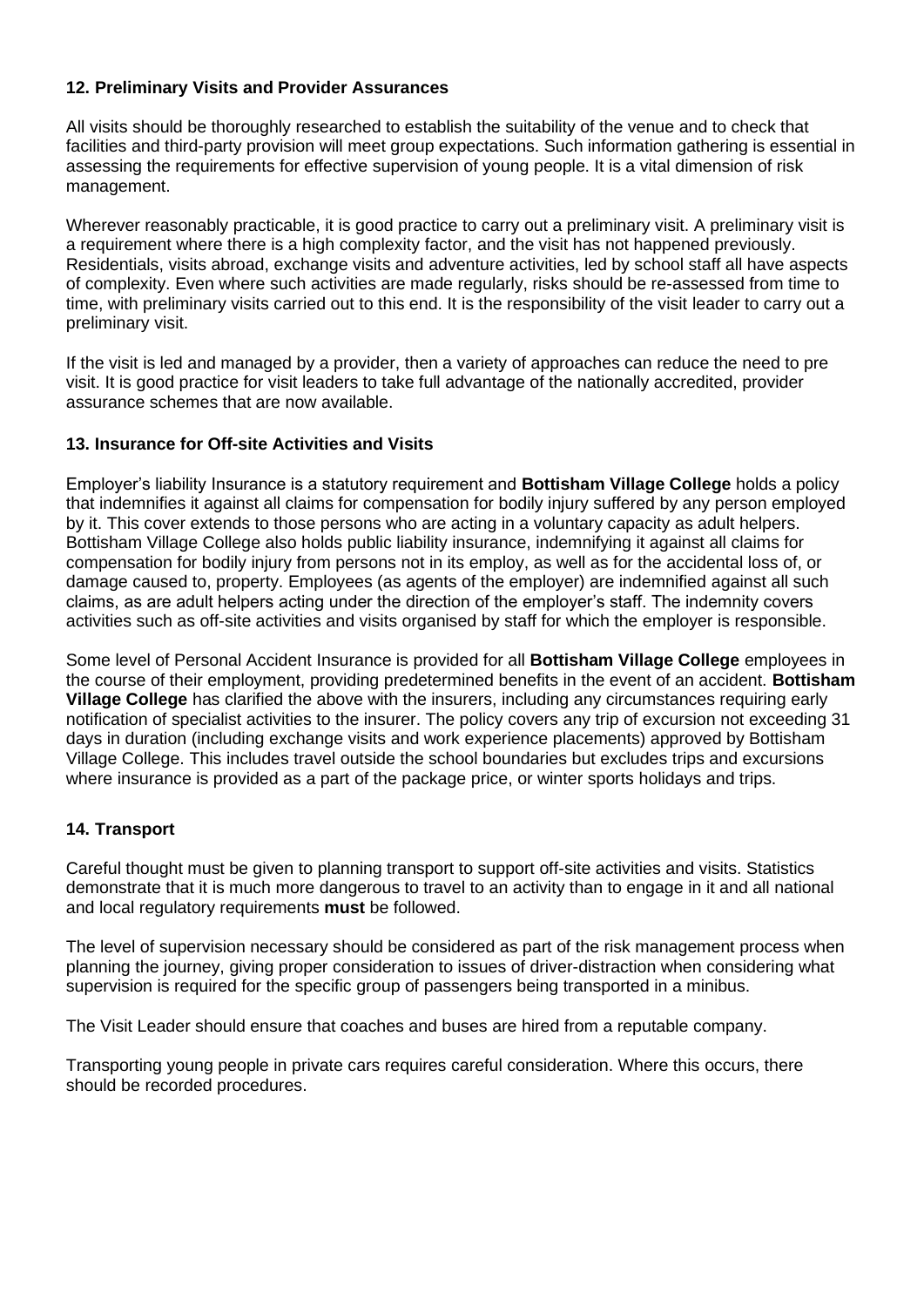### **15. Emergency Planning and Critical Incident Support**

A critical incident is an incident where any member of a group undertaking an off-site activity has:

- either suffered a life threatening injury or fatality;
- is at serious risk;
- or has gone missing for a significant and unacceptable period.

**Bottisham Village College** is committed to providing emergency procedures to support staff in the event of a critical incident. We acknowledge that Cambridgeshire County Council Children's Services offer this support as a free service. See Appendix 2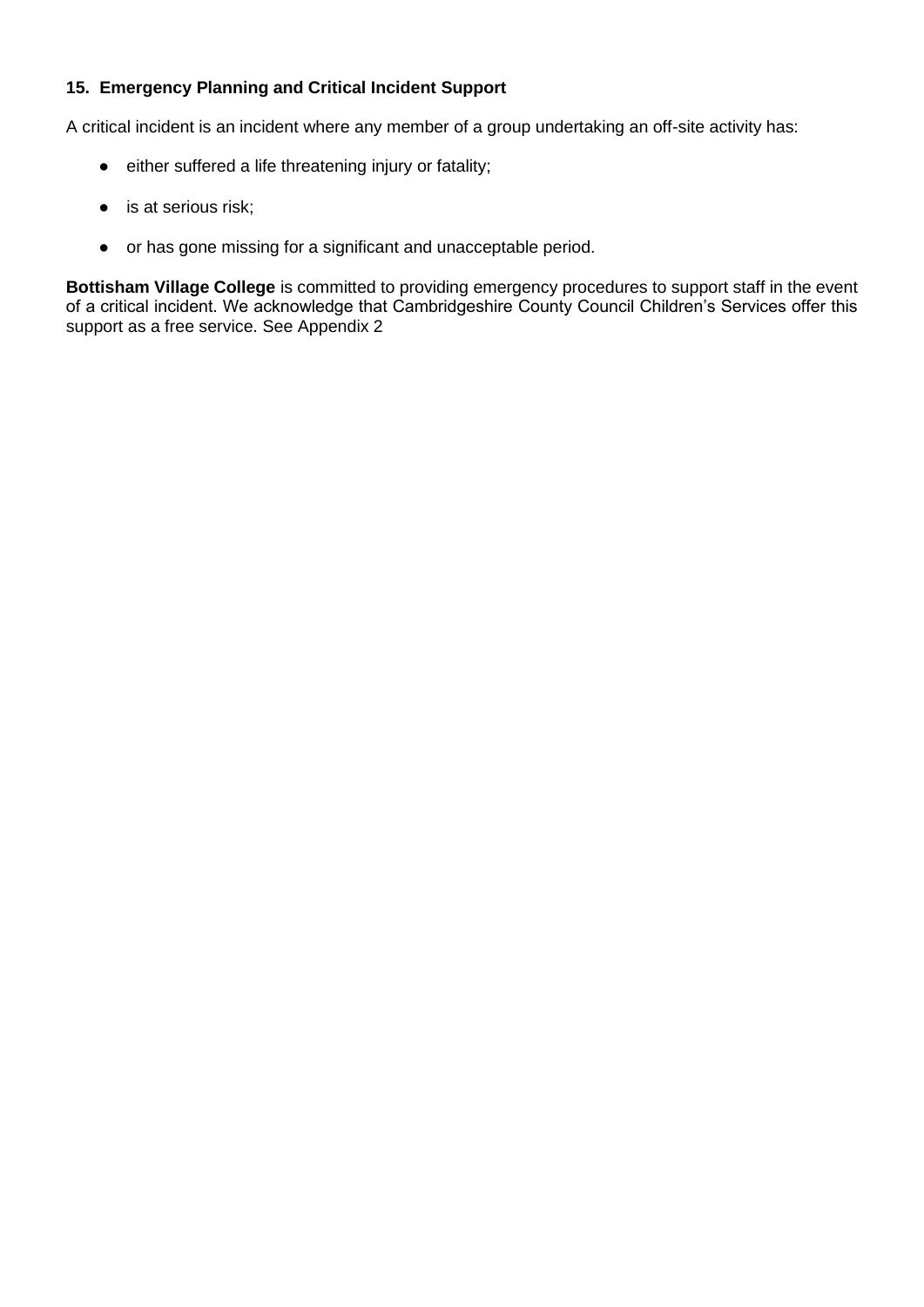# How to organise an educational trip, visit, activity: summary

### The EVOLVE system

The paperwork involved in organising an educational trip or visit is now available in an electronic form and the planning and approval process takes place online. The decision has been made to streamline the process and to avoid the inconvenience and time lag involved in a single piece of green paper moving around pigeon holes and often getting mislaid. The Cambridgeshire County Council trips and visit planning tool, Evolve, is the website that you will need to access to upload all of the trip paperwork for approval: [https://evolve.edufocus.co.uk/evco4/evchome\\_public.asp?domain=cccpccvisits.org.uk](https://evolve.edufocus.co.uk/evco4/evchome_public.asp?domain=cccpccvisits.org.uk) All members of staff have a unique login and password and these are issued by Maddy Milne, Trips Administrator.

### Planning time scales

The trip planning stages are listed on the following pages. In order to ensure that a trip goes smoothly and that enough time is given for the necessary administration, communication and finance arrangements to take place; meeting the time lines stated is essential. If you have a good idea for a trip or visit and wish to start the preliminary planning with less than 6 weeks to go, please check the viability with the trips administrator, in the first instance – the decision at this stage with depend on the trip's complexity and the level of planning involved.

### Necessary information and paperwork

Before you go to enter the trip on Evolve check you have all the information to hand including your budget form (attach electronically on Other Documents section). The risk assessment will also need to be attached here prior to the trip date. Screens to be completed are as follows:

**Visit/trip type Purpose of visit/trip** (educational aims) **Visit/trip Dates External Provider** (if applicable) **Adventure Activity** (if applicable) **Travel arrangements** Transport Company

**Staffing** : a ratio of 1:15 on day trips is recommended. If you wish to supplement your staffing with members of support staff you must make this request via line manager. You will be asked for a contact no. for the visit or activity leader whilst on the trip. This can be either your own personal mobile number or if you prefer you can borrow one of the school's mobile phones. The other emergency contact number should be the school's number 01223 811250.

**Attendees** (age range and numbers)

### **Other Documents**

When you have entered the information for each section on Evolve a √ should be shown next to it. If there is not a tick this means you have not entered the data correctly. You can click on the item and input the data again. The system will not allow you to submit the visit if there are any sections incomplete.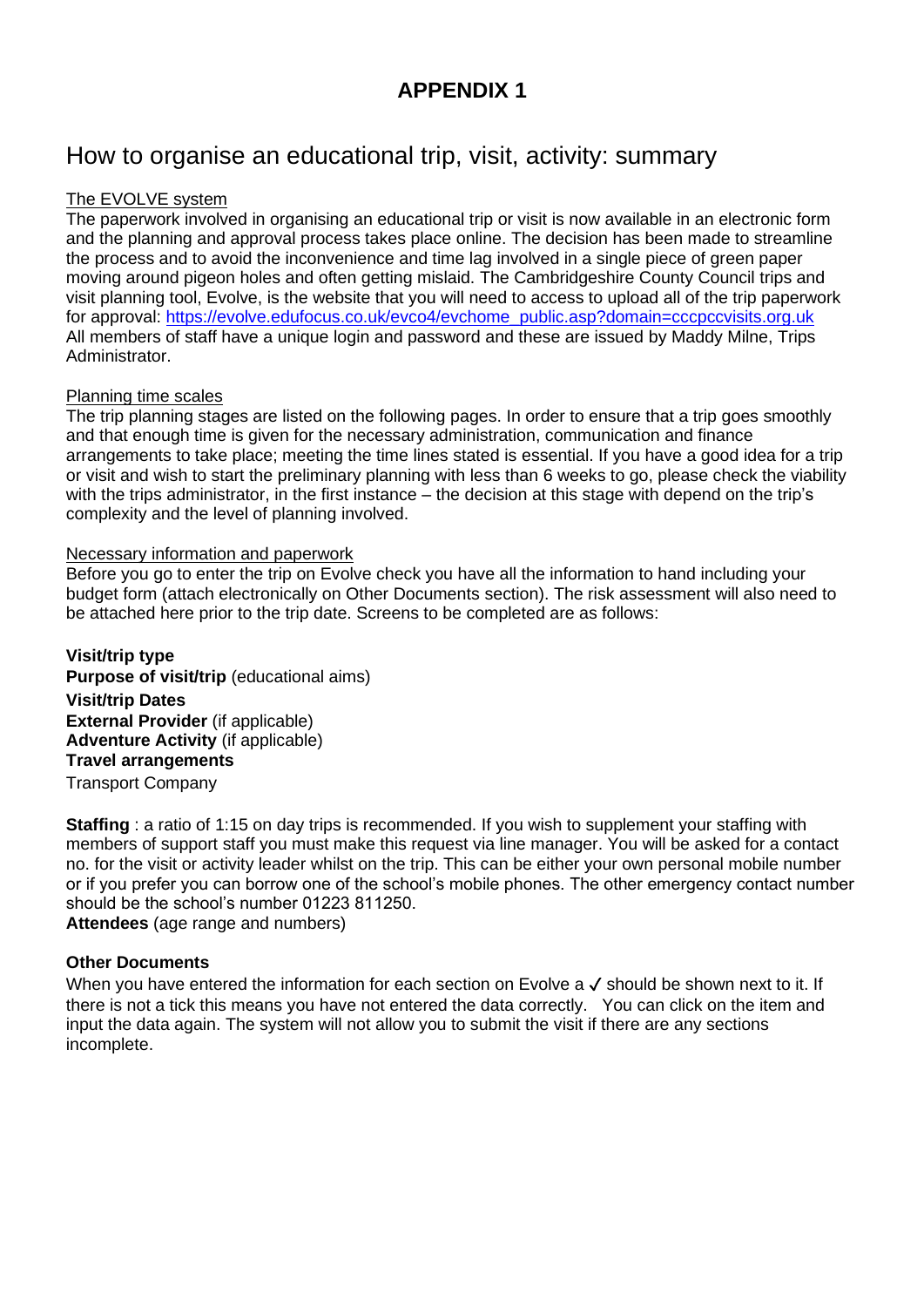# **Organising an educational day trip/visit timeline**

EVC=Educational Visits Coordinator (Andrew Gee) Trips Administrator (Ziggy Hedges) HR= Human Resources (Stacy Turner)

| <b>PRELIMINARY PLANNING (Visit or activity leader)</b>                             | <b>Date</b> |
|------------------------------------------------------------------------------------|-------------|
| Visit or activity leader checks that the trip is viable                            | completed   |
| Obtain quotes for the activity including a transport quotes from TA (or check      |             |
| mini bus availability with Head of Operations.)                                    |             |
| Conversation with HOF/line manager to ensure that it has a sound                   |             |
| educational purpose and that there is an agreed budget for any shortfall.          |             |
| Check the calendar to ensure that the proposed trip doesn't clash with other event |             |
| and that the cover arrangements will be possible with HR.                          |             |

| TRIP PROPOSAL 6 WEEKS BEFORE THE TRIP (minimum)<br>Visit or activity leader enters trip onto EVOLVE website | <b>Date</b><br>completed |
|-------------------------------------------------------------------------------------------------------------|--------------------------|
| Add a new visit and trip details to Evolve (see EVOLVE guidance) including names                            |                          |
| of accompanying staff.                                                                                      |                          |
| Obtain coach quote, if required, from TA.                                                                   |                          |
| Complete budget spread sheet, in consultation with Finance Manager if required,                             |                          |
| and attach as a document on EVOLVE.                                                                         |                          |
| Submit visit on EVOLVE.                                                                                     |                          |

| APPROVAL IN PRINCIPLE 6 WEEKS BEFORE THE TRIP (minimum)<br><b>EVC reviews trip proposal</b>                                                                                                                       | <b>Date</b><br>completed |
|-------------------------------------------------------------------------------------------------------------------------------------------------------------------------------------------------------------------|--------------------------|
| Discussion with relevant members of staff for feasibility.                                                                                                                                                        |                          |
| Approve / decline the trip in principle and communicate decision to Visit or activity<br>leader – add note to EVOLVE if initial approval is granted and request<br>risk assessment from Visit or activity leader. |                          |
| Add trip to BVC calendar.                                                                                                                                                                                         |                          |

| TRIP CHECKING 6 WEEKS BEFORE THE TRIP (minimum)<br>Trip Administrator checks paperwork on EVOLVE | Date<br>completed |
|--------------------------------------------------------------------------------------------------|-------------------|
| Confirmation that time scales are workable.                                                      |                   |
| Check that visit or activity leader has entered required detail including staffing               |                   |
| and budget form.                                                                                 |                   |
| Add note on Evolve for Finance Manager to check budget calculations are                          |                   |
| accurate                                                                                         |                   |
| Complete letter template with trip details and attach as a document on EVOLVE                    |                   |
| (in consultation with visit or activity leader).                                                 |                   |
| Submit for approval by EVC.                                                                      |                   |

| <b>INITIAL TRIP PREPARATION 5 WEEKS BEFORE THE TRIP (minimum)</b><br>Visit or activity leader puts arrangements into place with the support of<br><b>Trip Administrator</b> | <b>Date</b><br>completed |
|-----------------------------------------------------------------------------------------------------------------------------------------------------------------------------|--------------------------|
| Event and transport bookings to be made by Visit or activity leader and TA                                                                                                  |                          |
| (subject to cancellation or change dependent on finance and risk assessment).                                                                                               |                          |
| TA will submit the trip letters for approval by EVC and Assistant Business Manager                                                                                          |                          |
| and will request Finance set up Parent Pay account.                                                                                                                         |                          |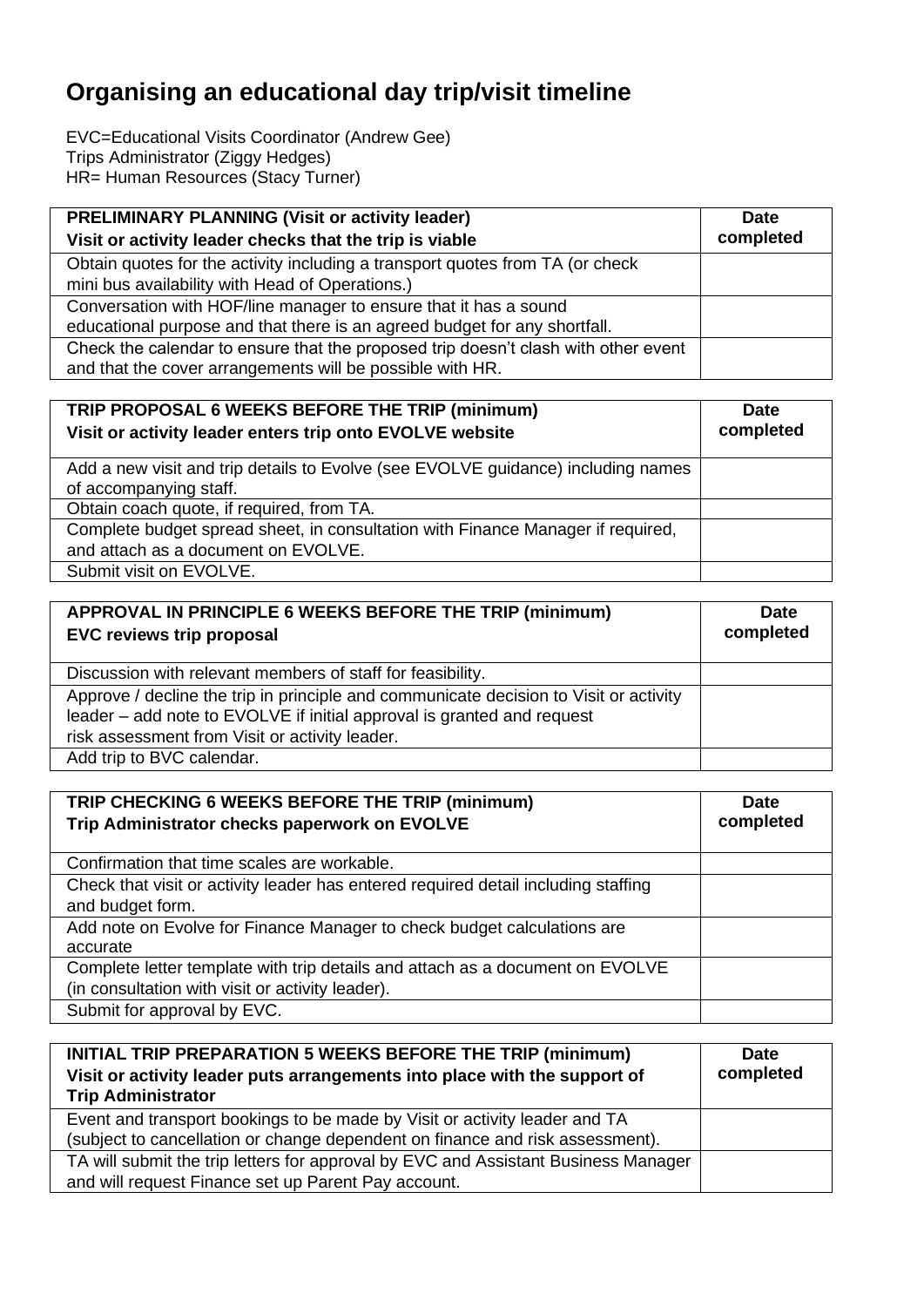| TA will issue trip letter through School Comms. Visit or activity leader will promote<br>trip in lessons and year assemblies. |  |
|-------------------------------------------------------------------------------------------------------------------------------|--|
| Yellow absence forms to be completed by staff on trip and submitted to HR.                                                    |  |

| FINAL TRIP PREPARATION 2 WEEKS BEFORE THE TRIP (minimum)<br>Visit or activity leader to review trip arrangements with EVC                                                                                                                                                                                                                                                                               | <b>Date</b><br>completed |
|---------------------------------------------------------------------------------------------------------------------------------------------------------------------------------------------------------------------------------------------------------------------------------------------------------------------------------------------------------------------------------------------------------|--------------------------|
| Submit risk assessment using template from the establishment documents on<br>EVOLVE.                                                                                                                                                                                                                                                                                                                    |                          |
| Review number of reply slips<br>If the places remain empty:<br>Visit or activity leader to promote trip and chase replies. If the places are filled /<br>oversubscribed:<br>TA to select students at random and then inform parents.<br>Visit or activity leader with advice from EVC will review student list and staffing and<br>recommend changes if necessary :- yellows to be amended accordingly. |                          |
| Visit or activity leader to add details to staff bulletin.                                                                                                                                                                                                                                                                                                                                              |                          |

| FINAL TRIP APPROVAL 1 WEEK BEFORE THE TRIP (minimum)<br>Visit or activity leader to review trip arrangements with EVC | <b>Date</b><br>completed |
|-----------------------------------------------------------------------------------------------------------------------|--------------------------|
| EVC grants final approval if trip is financially viable and risk assessment                                           |                          |
| is satisfactorily completed – cancellation may be necessary at this stage.                                            |                          |
| TA creates trip register and emails all staff with names of students involved.                                        |                          |
| Visit or activity leader briefs staff involved, issues copies of the risk assessment                                  |                          |
| and relevant medical information                                                                                      |                          |
| Visit or activity leader briefs students (if necessary).                                                              |                          |
| Visit or activity leader prepares any workbooks/ worksheets relevant to the trip.                                     |                          |
| TA to advise the school kitchens if students will be away over lunch time.                                            |                          |
| Visit or activity leader and accompanying staff check cover in place and                                              |                          |
| lesson plans organised.                                                                                               |                          |

# Day trip checklist

| ON DAY OF TRIP/VISIT                                                                                                                                                                       |  |
|--------------------------------------------------------------------------------------------------------------------------------------------------------------------------------------------|--|
| Details of students on trip to the Student Support Office after register has been<br>taken by visit organiser.                                                                             |  |
| Ensure that the office has a contact number either mobile phone or telephone<br>number of the venue and that the staff mobile phone is switched on throughout<br>the duration of the trip. |  |
| Take pack containing student details, emergency contact numbers, etc.                                                                                                                      |  |
| Collect and take first aid kit                                                                                                                                                             |  |
| Confirm risk assessment with staff                                                                                                                                                         |  |
| Check with the bus driver re bus company rules and regulations e.g. Eating on<br>the coach etc. and ensure all students are aware. Ensure seat belts are worn at<br>all times.             |  |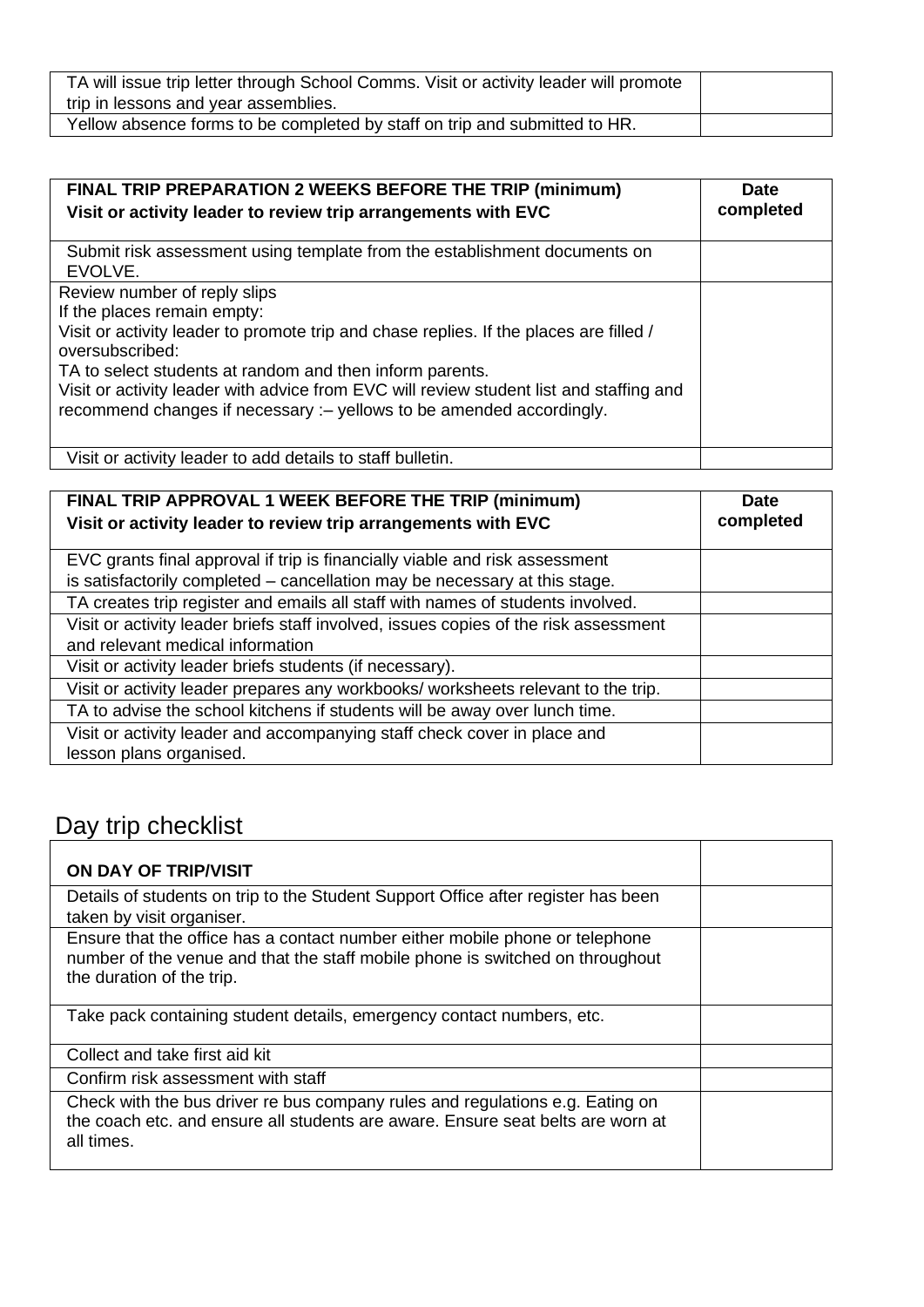### **Emergencies on educational visits and trips.**

An emergency or critical incident during an educational visit is one which is beyond the coping mechanisms of the group leaders and the robust planning and preparation already undertaken to reduce the likelihood of emergencies. It is where a group member, staff or student:

- has suffered a life threatening injury or fatality
- is at serious risk
- has gone missing for a significant and unacceptable period.

### **Principles and priorities:**

- to meet the need of the group in trouble
- to support the needs of the school and its wider community parents, relatives, friends
- to respond to the needs of other agencies
- to respond to media demands

### **Roles and responsibilities of CLT emergency contact.**

This is a member of CLT, with a range of experience of practical visit leadership. The emergency contact must be contactable beyond normal working hours and, where the visit is residential, 24/7, using the school mobile phone. The emergency contact may, in addition, choose to share a personal mobile number with the visit leader.

The CLT emergency contact may be contacted by the visit leader for a second opinion, extra support or advice, in a *non-emergency* situation, concerning the behaviour or welfare of a student. All members of the visit leadership teams should be advised to carry this number at all times, along with the emergency procedures action plan cards.

For the planned telephone communications to be effective, it is strongly recommended that under no circumstances, should anyone make this emergency number available to parents/carers who might otherwise compromise and over-burden the system. Parents and carers have the school mobile number as a first point of (non-emergency) contact.

Additionally, the details of both Principal and Deputy Principal serve as back-up emergency contact numbers.

In case of an emergency or critical incident, the CLT emergency contact will guide the working practice of visit leaders in difficulty and, where necessary, make calls on their behalf and supported by the Principal. The CLT emergency contact must have ready access to:

- a copy of the visit record details and itinerary
- a copy of medical and home-contact details of all students and adults on the visit
- the mobile phone number of the Principal and Deputy Principal
- the critical incident file

### **CHECKLIST of guidelines re emergency contact for residential visit leaders.**

### **Before the visit:**

- Plan and lead staff briefing.
- Ensure that all participating staff have the contact number of the emergency CLT contact at all times.
- Ensure that all participating staff have an emergency procedures action plan cards.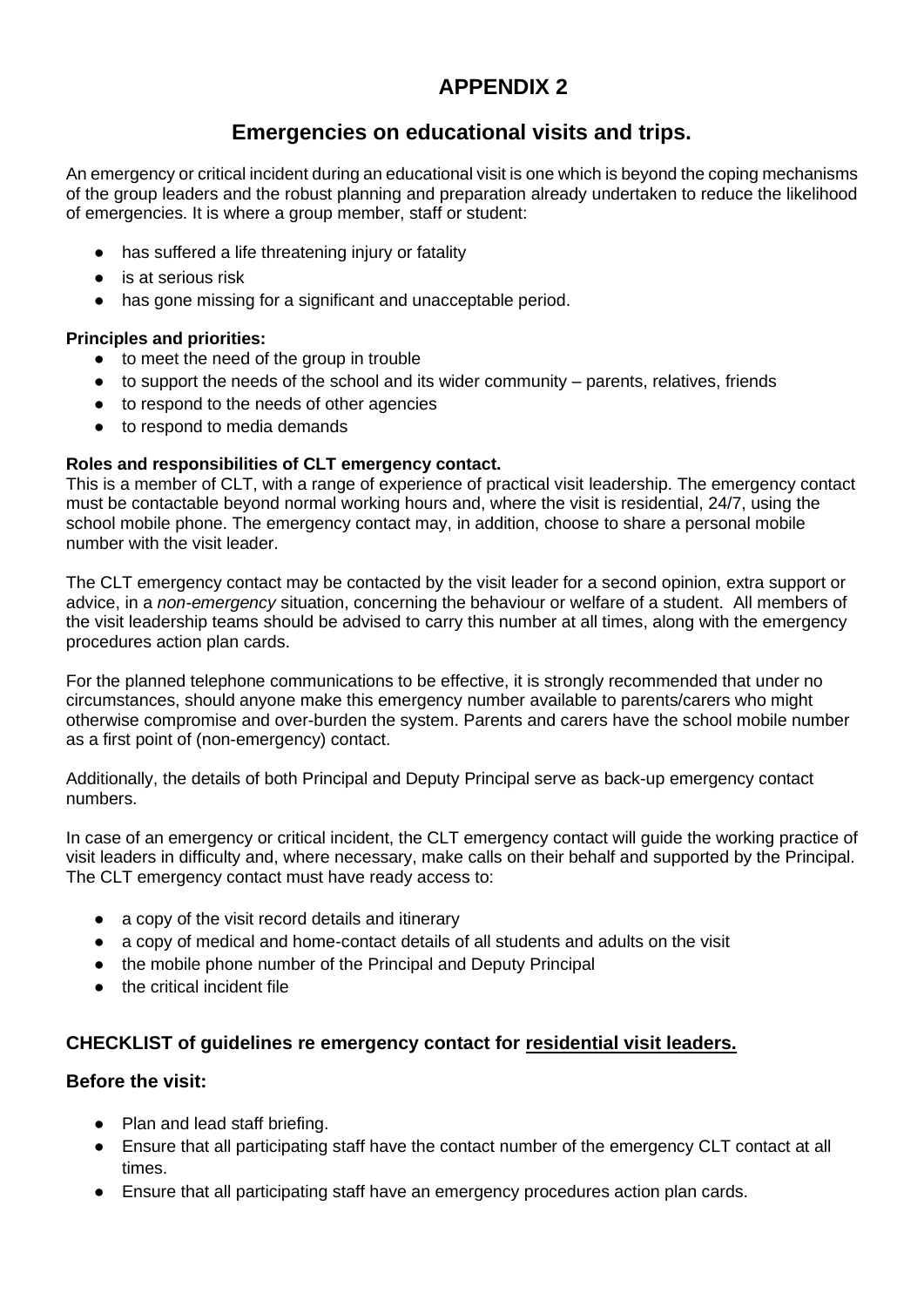### **On arrival:**

- Students will be told to inform their parents/carers individually that they have safely arrived. Students without personal mobile phones will advise the trip leader who will contact the parent/carer on their behalf.
- The group leader will let the CLT emergency contact know that the group has arrived safely at its destination.
- The group leader, or other designated member of staff of the trip, will update the BVC website via twitter.

### **CLT emergency contact:**

Contact details can be found on p12 of the accompanying guidelines for staff.

- May be contacted by the visit leader for a second opinion, extra support or advice, in a *nonemergency* situation, concerning the behaviour or welfare of a student.
- Contact details of the principal and deputy principal serve as a back-up and will be contacted by the CLT emergency contact person, in case of a critical incident
- Contact details of the EVC as a further back-up, in case of a critical incident

### **In case of a visit emergency, it is vital to log telephone calls and the timing of events on the incident details sheet.**

● Other useful contacts for reference (School hours only): Bottisham VC on 01223 811250. Ziggy Hedges 01223 340355 Jane Taylor, 01223 340365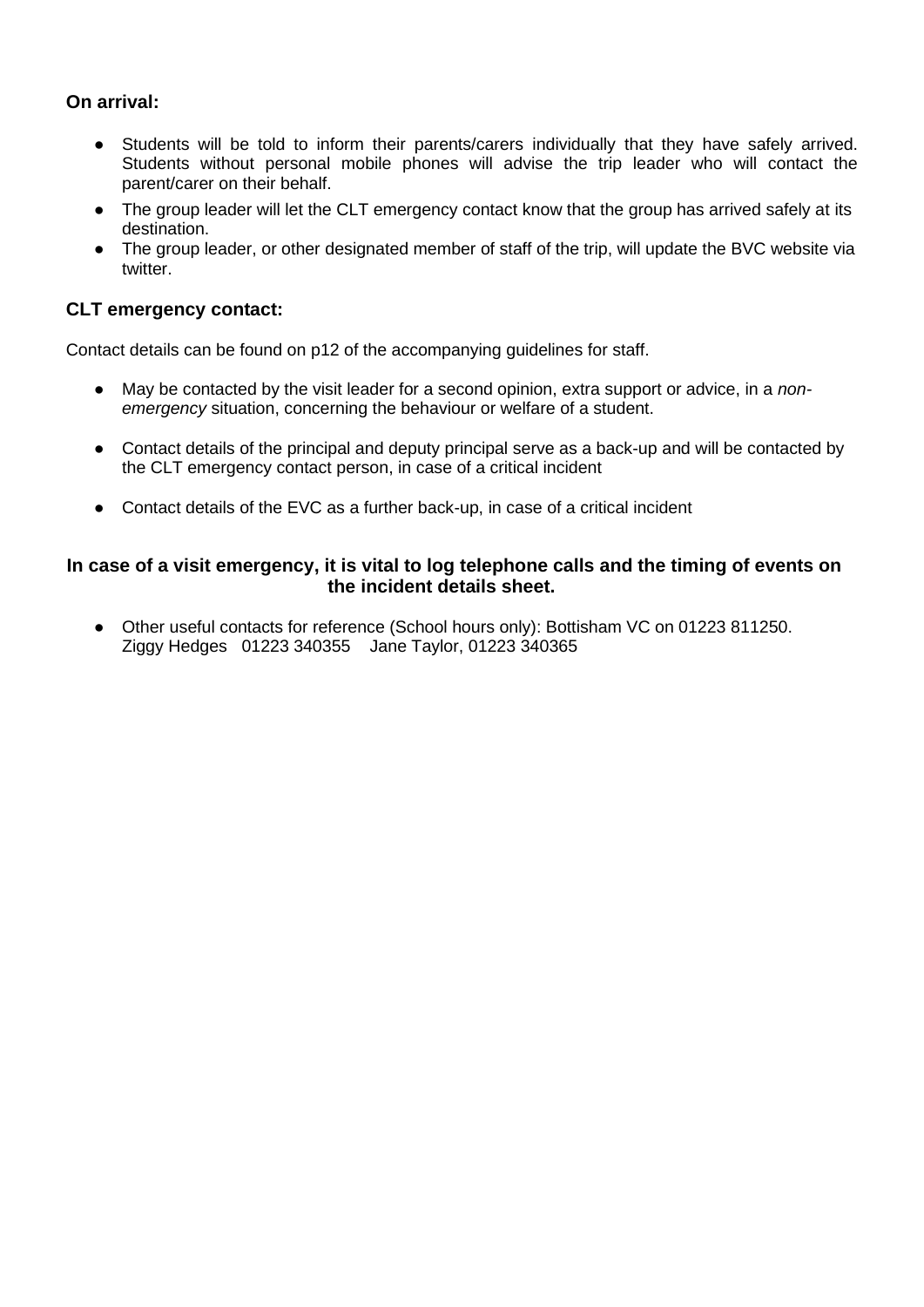| <b>BVC Risk Assessment</b>                  | <b>Educational Visits and Off Site activities</b>                      |                         |
|---------------------------------------------|------------------------------------------------------------------------|-------------------------|
| Visit location and date of visit:           | (To be attached to Evolve record for approval by EVC)<br>Group leader: |                         |
|                                             |                                                                        |                         |
|                                             |                                                                        |                         |
| Identifying the hazard - assessing the risk | Measures taken to minimise and managing the risk                       | Outcome<br>Risk rating* |
| <b>Site and its environment</b>             |                                                                        |                         |
|                                             |                                                                        |                         |
|                                             |                                                                        |                         |
|                                             |                                                                        |                         |
| Group                                       |                                                                        |                         |
|                                             |                                                                        |                         |
|                                             |                                                                        |                         |
|                                             |                                                                        |                         |
| Leader and activity arrangements            |                                                                        |                         |
|                                             |                                                                        |                         |
|                                             |                                                                        |                         |
|                                             |                                                                        |                         |
| Completed<br>by: Date:                      | EVC: Anne O'Reilly                                                     |                         |
|                                             |                                                                        |                         |
|                                             |                                                                        |                         |

● *High*: risk of death or serious injury. *Medium*: some risk of injury requiring medical attention. *Low*: reduced risk of accident/injury occurring. No high risk activity will be approved by the College. If you are unsure about the level of risk involved then consult the EVC before booking the activity.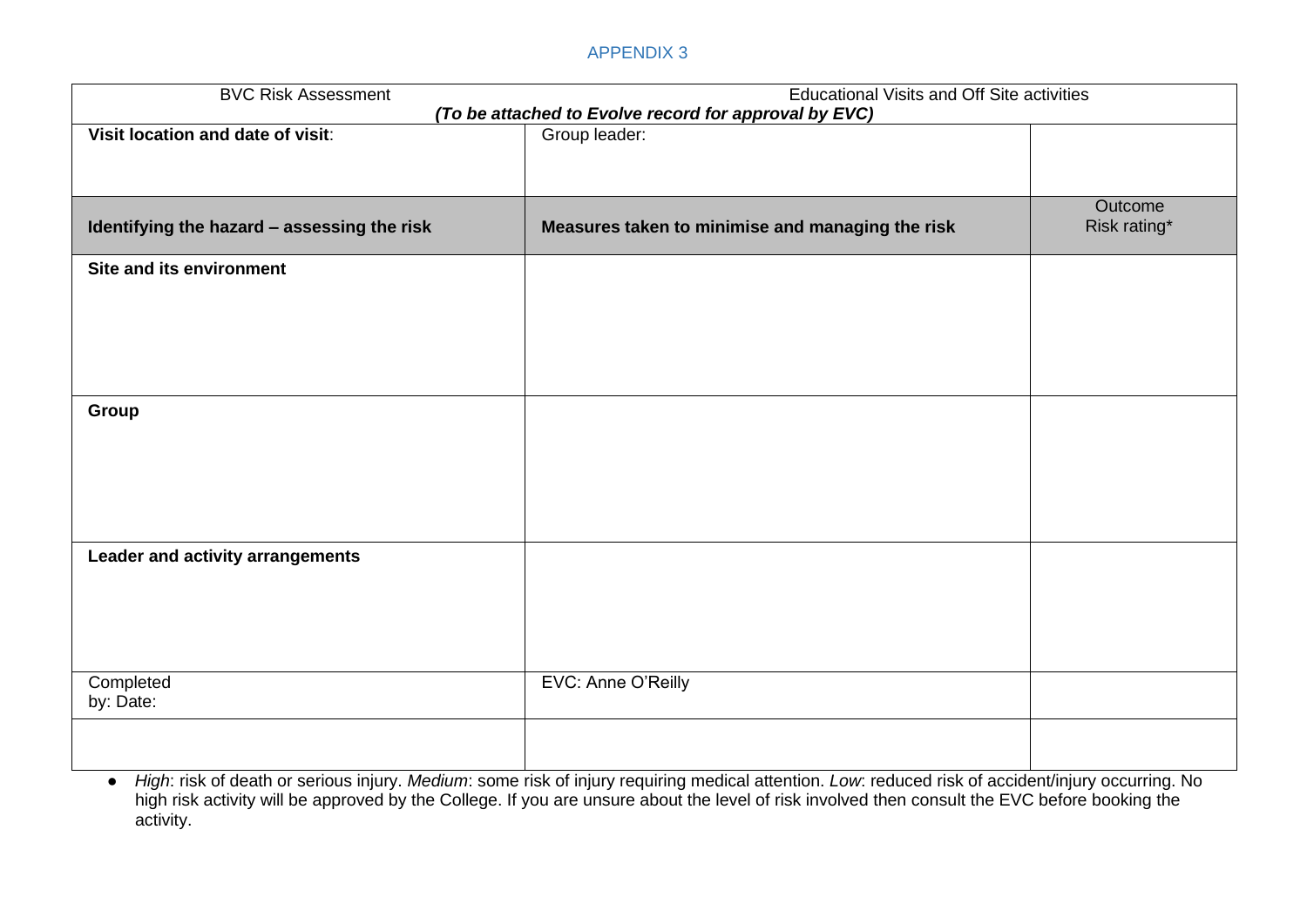**LA – risk assessment/guidance used (tick to confirm and specify where appropriate).**





### **Ongoing Risk Assessment**

- 1. Apply the control measures
- 2. Monitor how effective they are
- 3. Change, adapt and revise as required
- 4. Make notes of the changes Examples: Monitor the weather Monitor traffic on the road Monitor the group and leader motivation

### **Alternative Plans (Plan B/Plan C)**

### Home/Base Contact **Day**: Kate Evans (Principal) Bottisham Village College 01223 811250 On site/In area contact to be completed as appropriate: Home/Base Contact **Evening**: N/A Local Police: Staff Mobile: Coastguard: Coastguard: Staff Mobile: Coach company Staff Mobile: **Other Community Community Community** Community Community Community Community Community Community Community Community Community Community Community Community Community Community Community Community Community

### **Ongoing Risk Assessment Notes:**

(Take the completed risk assessment with you on the activity and update and amend this sheet in the light of changing circumstances)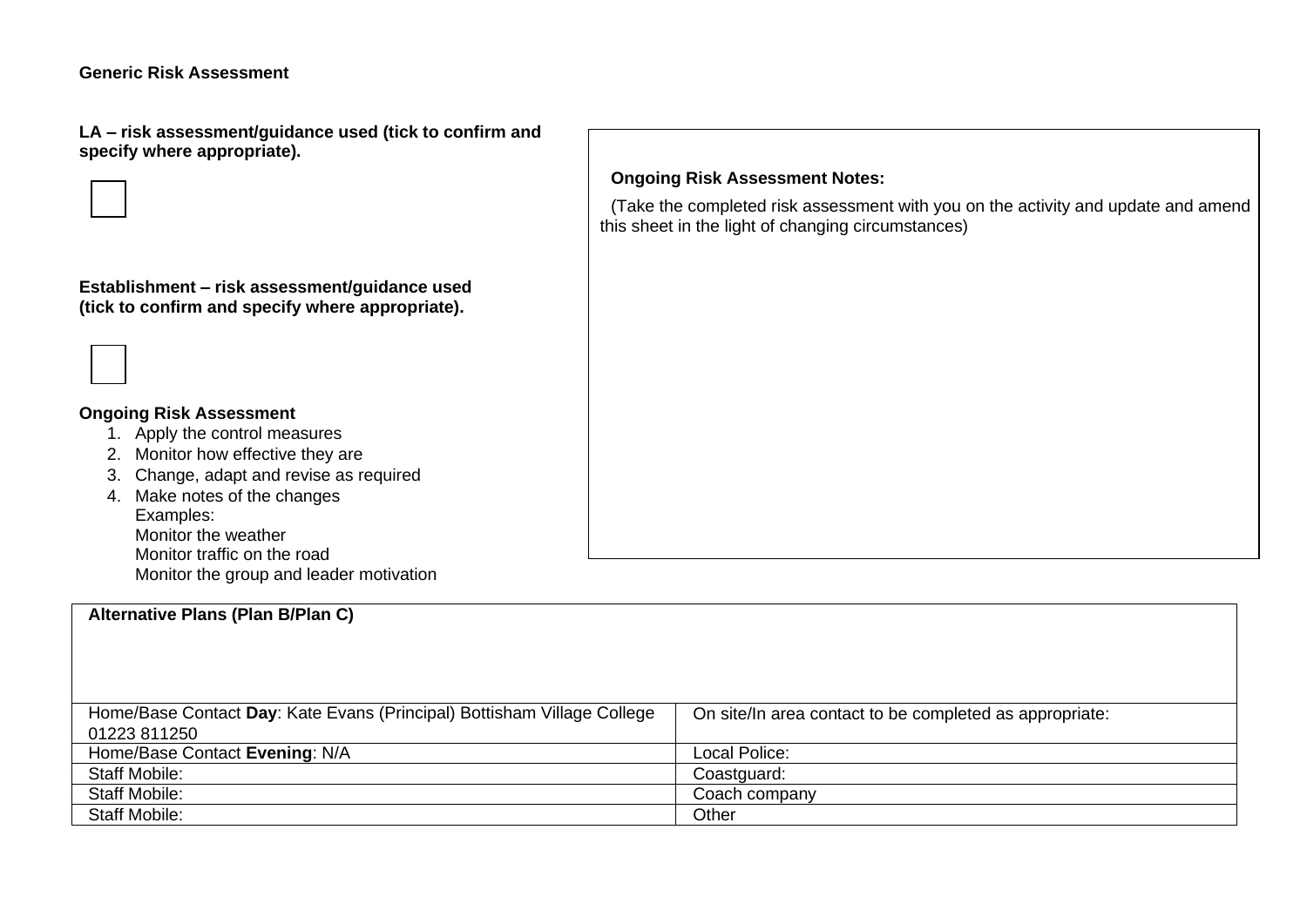### **BOTTISHAM VILLAGE COLLEGE** Visit: **STAFF MEDICAL QUESTIONNAIRE – CONFIDENTIAL** Organiser:

FULL NAME………………………………………..……….……….. DATE OF BIRTH.………...……………………………….

### NAME AND ADDRESS OF FAMILY DOCTOR

| . |  |
|---|--|
|   |  |
|   |  |

#### EMERGENCY CONTACT NAME AND ADDRESS:

..………………….………………………………………………………

| <b>TELEPHONE</b> |  |
|------------------|--|

| TELEPHONE |  |
|-----------|--|
|           |  |
|           |  |

………………………………………………………………………………………………………………………………………

### *Do you suffer from any of the following?* **(Circle answer)** Allergies to any known drugs or medication **No. 2018 No. 2018 No. 2018 No. 2019 No. 2019 No. 2019 No. 2019 No. 2019 No. 2019 No. 2019 No. 2019 No. 2019 No. 2019 No. 2019 No. 2019 No. 2019 No** Any other allergies, eg material, food, nuts, insect bites, etc **Wes** Yes No Asthma or bronchitis **No. 2018** No. 2018 No. 2019 No. 2019 No. 2019 No. 2019 No. 2019 No. 2019 No. 2019 No. 2019 No. 2019 No. 2019 No. 2019 No. 2019 No. 2019 No. 2019 No. 2019 No. 2019 No. 2019 No. 2019 No. 2019 No. 2019 N **Heart condition** No. 2008 **No. 2008** No. 2009 No. 2009 No. 2009 No. 2009 No. 2009 No. 2009 No. 2009 No. 2009 No. 2009 No. 2009 No. 2009 No. 2009 No. 2009 No. 2009 No. 2009 No. 2009 No. 2009 No. 2009 No. 2009 No. 2009 No. Fits, fainting or blackouts **Yes** No Migraine/severe headaches Yes No Diabetes Yes No Other illness, disability, dietary needs or other concerns **Wese No. 2018** Yes No. Any recent contact with contagious diseases/infections The North Contact With contagious diseases/infections The North Contact With Contact With contact with contact with contact of the set of the North Contact With Contac Have you been given specific medical advice to follow in emergencies? The Most Change of the Yes No *If the answer to any of these questions is YES, please give details below:*

| <b>Medication</b>                                                      | <b>Dosage</b> |         | Time(s)   |
|------------------------------------------------------------------------|---------------|---------|-----------|
|                                                                        |               |         |           |
| Please indicate if medication requires refrigeration.                  |               |         |           |
|                                                                        |               |         |           |
| Have you received a vaccination against tetanus in the last ten years? |               | Y<br>es | <b>No</b> |

……………………………………………………………………………….. DATE: …………………………..

**PLEASE RETURN COMPLETED FORM TO M.MILNE BY**

…………………………………………….…………….…………………………………………………………………………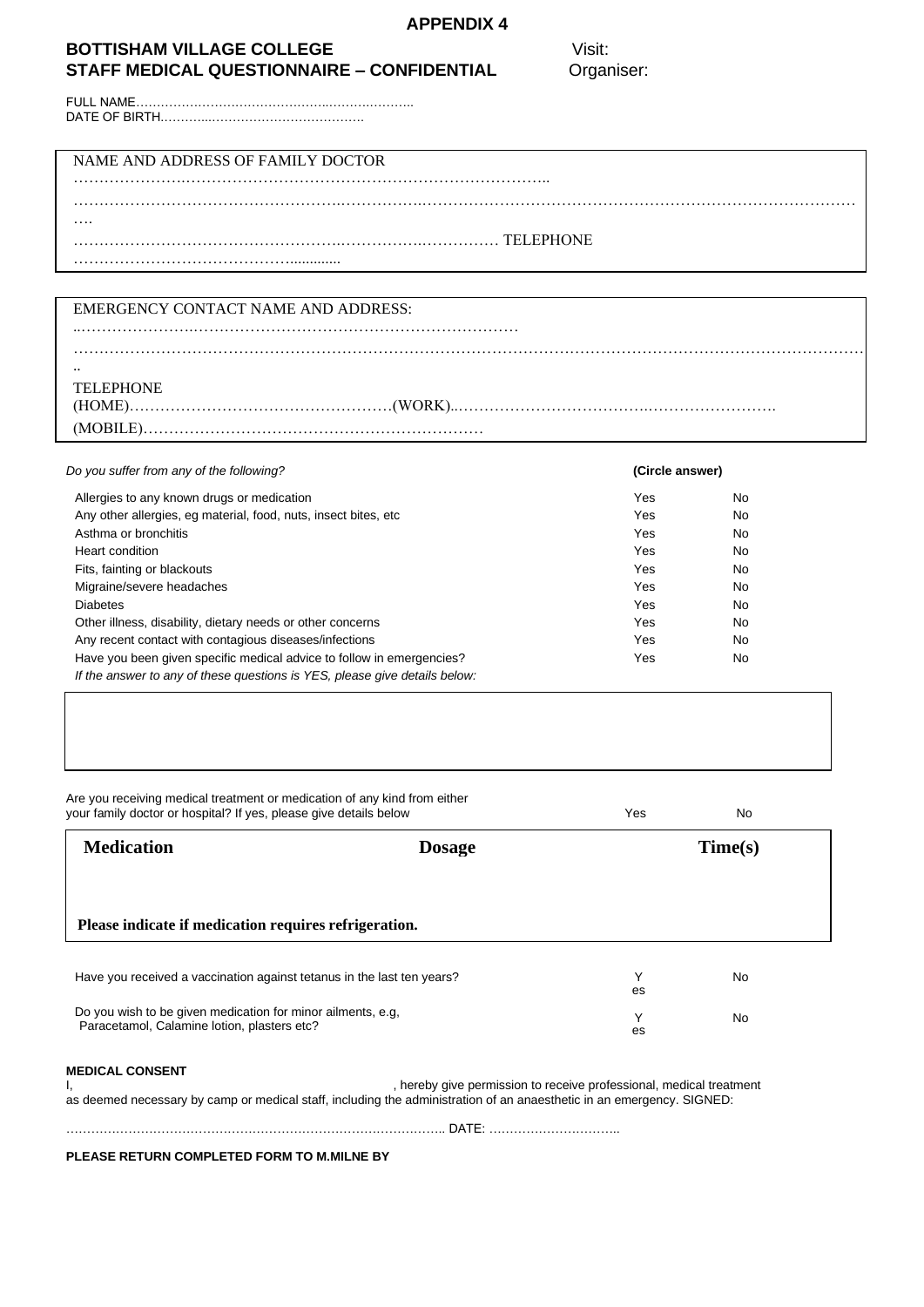| <b>APPENDIX 5</b>                                                                                                                                    |                 |           |
|------------------------------------------------------------------------------------------------------------------------------------------------------|-----------------|-----------|
| <b>BOTTISHAM VILLAGE COLLEGE</b>                                                                                                                     | Visit:          |           |
| <b>STUDENT MEDICAL QUESTIONNAIRE - CONFIDENTIAL</b>                                                                                                  | Organiser:      |           |
| DATE OF BIRTH                                                                                                                                        |                 |           |
|                                                                                                                                                      |                 |           |
|                                                                                                                                                      |                 |           |
|                                                                                                                                                      |                 |           |
| EMERGENCY CONTACT NAME AND ADDRESS: (ONLY COMPLETE IF DIFFERENT FROM PARENT/CARER                                                                    |                 |           |
|                                                                                                                                                      |                 |           |
|                                                                                                                                                      |                 |           |
|                                                                                                                                                      |                 |           |
| Has your child had any of the following?                                                                                                             | (Circle answer) |           |
| Allergies to any known drugs or medication                                                                                                           | Yes             | No.       |
| Any other allergies, eg material, food, nuts, insect bites, etc                                                                                      | Yes             | No.       |
| Asthma or bronchitis                                                                                                                                 | Yes             | No.       |
| <b>Heart condition</b>                                                                                                                               | Yes             | No.       |
| Fits, fainting or blackouts                                                                                                                          | Yes             | No.       |
| Migraine/severe headaches                                                                                                                            | Yes             | No.       |
| <b>Diabetes</b>                                                                                                                                      | Yes             | No.       |
| Other illness, disability, dietary needs or other concerns                                                                                           |                 |           |
| (e.g. vegetarian/bedwetting)                                                                                                                         | Yes             | No.       |
| Any recent contact with contagious diseases/infections                                                                                               | Yes             | No.       |
| Has your child been given specific medical advice to follow in emergencies?                                                                          | Yes             | No        |
| If the answer to any of these questions is YES, please give details below:                                                                           |                 |           |
|                                                                                                                                                      |                 |           |
| Is your child receiving medical treatment or medication of any kind from either<br>your family doctor or hospital? If yes, please give details below | Yes             | <b>No</b> |
| <b>Medication Dosage</b><br><b>Time(s)</b> Taken                                                                                                     |                 |           |
|                                                                                                                                                      |                 |           |
| It is expected that ALL medication is sufficient for the duration of the trip, is in date and in original packaging.                                 |                 |           |
| Has your child received a vaccination against tetanus in the last ten years?<br>(this information can be obtained from your Doctor's surgery)        | Yes             | No        |
| Do you wish your child to be given medication for minor ailments,<br>e.g. Paracetamol, Calamine lotion, plasters etc?<br><b>MEDICAL CONSENT</b>      | Yes             | <b>No</b> |

I, ……………………………………………, hereby give permission for my son/daughter………………………………… (*Student's Full Name)* to take part in all camp activities and to receive professional, medical treatment as deemed necessary by camp or medical staff, including the administration of an anaesthetic in an emergency. I and the student understand and agree to the student code of conduct on the rear of this form. If there is any change to the information given above by the trip date it is my responsibility to inform the school. SIGNED: ……………………………………………………………………………….. DATE: …………………………..

(Parent/Carer)

### **PLEASE RETURN COMPLETED FORM TO M.MILNE, STUDENT SUPPORT OFFICE BY**

(PLEASE ENSURE YOU HAVE ANSWERED ALL THE QUESTIONS OR THE FORM WILL BE RETURNED)